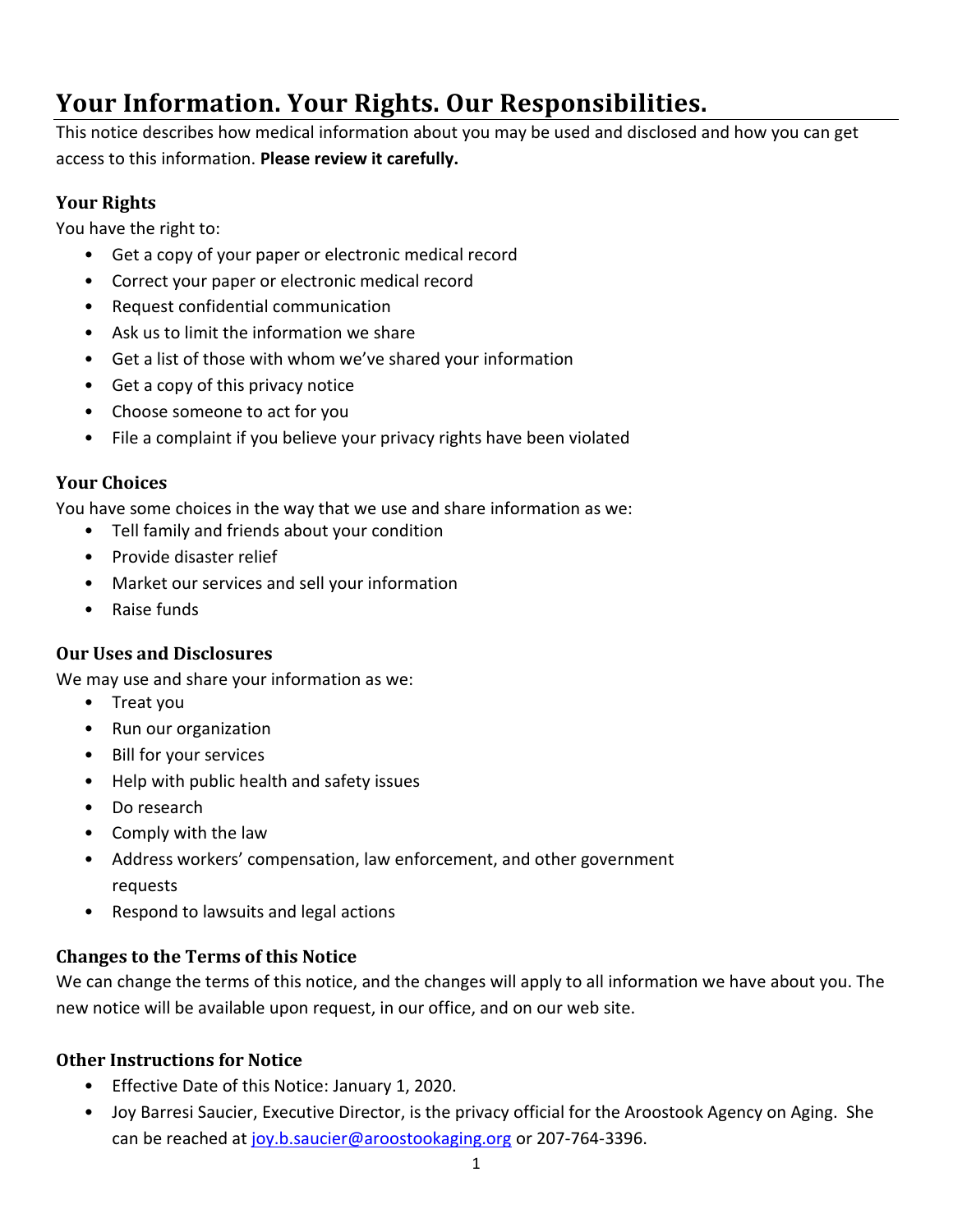## **Your Rights**

**When it comes to your health information, you have certain rights.** This section explains your rights and some of our responsibilities to help you.

## **Get an electronic or paper copy of your medical record**

- You can ask to see or get an electronic or paper copy of your medical record and other health information we have about you. Ask us how to do this.
- We will provide a copy or a summary of your health information, usually within 30 days of your request. We may charge a reasonable, cost-based fee.

#### **Ask us to correct your medical record**

- You can ask us to correct health information about you that you think is incorrect or incomplete. Ask us how to do this.
- We may say "no" to your request, but we'll tell you why in writing within 60 days.

## **Request confidential communications**

- You can ask us to contact you in a specific way (for example, home or office phone) or to send mail to a different address.
- We will say "yes" to all reasonable requests.

## **Ask us to limit what we use or share**

- You can ask us not to use or share certain health information for treatment, payment, or our operations. We are not required to agree to your request, and we may say "no" if it would affect your care.
- If you pay for a service or health care item out-of-pocket in full, you can ask us not to share that information for the purpose of payment or our operations with your health insurer. We will say "yes" unless a law requires us to share that information.

## **Get a list of those with whom we've shared information**

- You can ask for a list (accounting) of the times we've shared your health information for six years prior to the date you ask, who we shared it with, and why.
- We will include all the disclosures except for those about treatment, payment, and health care operations, and certain other disclosures (such as any you asked us to make). We'll provide one accounting a year for free but will charge a reasonable, cost-based fee if you ask for another one within 12 months.

#### **Get a copy of this privacy notice**

• You can ask for a paper copy of this notice at any time, even if you have agreed to receive the notice electronically. We will provide you with a paper copy promptly.

#### **Choose someone to act for you**

- If you have given someone medical power of attorney or if someone is your legal guardian, that person can exercise your rights and make choices about your health information.
- We will make sure the person has this authority and can act for you before we take any action.

## **File a complaint if you feel your rights are violated**

• You can complain if you feel we have violated your rights by contacting us using the information on page 1.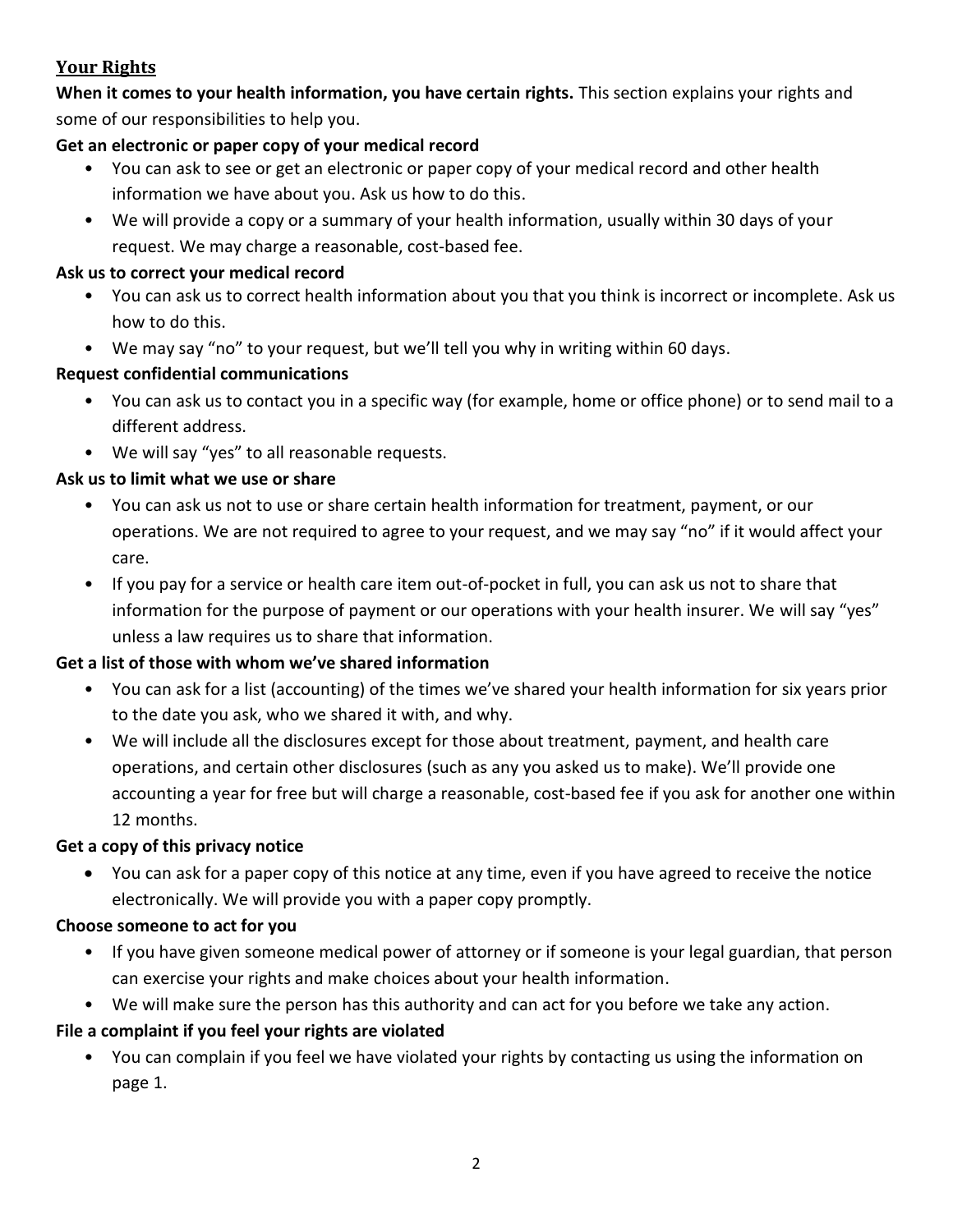- You can file a complaint with the U.S. Department of Health and Human Services Office for Civil Rights by sending a letter to 200 Independence Avenue, S.W., Washington, D.C. 20201, calling 1-877-696- 6775, or visiting **www.hhs.gov/ocr/privacy/hipaa/complaints/.**
- We will not retaliate against you for filing a complaint.

## **Your Choices**

**For certain health information, you can tell us your choices about what we share.** If you have a clear preference for how we share your information in the situations described below, talk to us. Tell us what you want us to do, and we will follow your instructions.

In these cases, you have both the right and choice to tell us to:

- Share information with your family, close friends, or others involved in your care
- Share information in a disaster relief situation
- Include your information in a hospital directory

*If you are not able to tell us your preference, for example if you are unconscious, we may go ahead and share your information if we believe it is in your best interest. We may also share your information when needed to lessen a serious and imminent threat to health or safety.*

In these cases, we never share your information unless you give us written permission:

- Marketing purposes
- Sale of your information
- Most sharing of psychotherapy notes

In the case of fundraising:

• We may contact you for fundraising efforts, but you can tell us not to contact you again.

#### **Our Uses and Disclosures**

#### **How do we typically use or share your health information?**

We typically use or share your health information in the following ways.

#### **Treat you**

We can use your health information and share it with other professionals who are treating you. *Example: A doctor treating you for an injury asks another doctor about your overall health condition.*

#### **Run our organization**

We can use and share your health information to run our organization, improve your care, and contact you when necessary. *Example: We use health information about you to manage your treatment and services.* 

#### **Bill for your services**

We can use and share your health information to bill and get payment from health plans or other entities. *Example: We give information about you to your health insurance plan so it will pay for your services.* 

#### **How else can we use or share your health information?**

We are allowed or required to share your information in other ways – usually in ways that contribute to the public good, such as public health and research. We have to meet many conditions in the law before we can